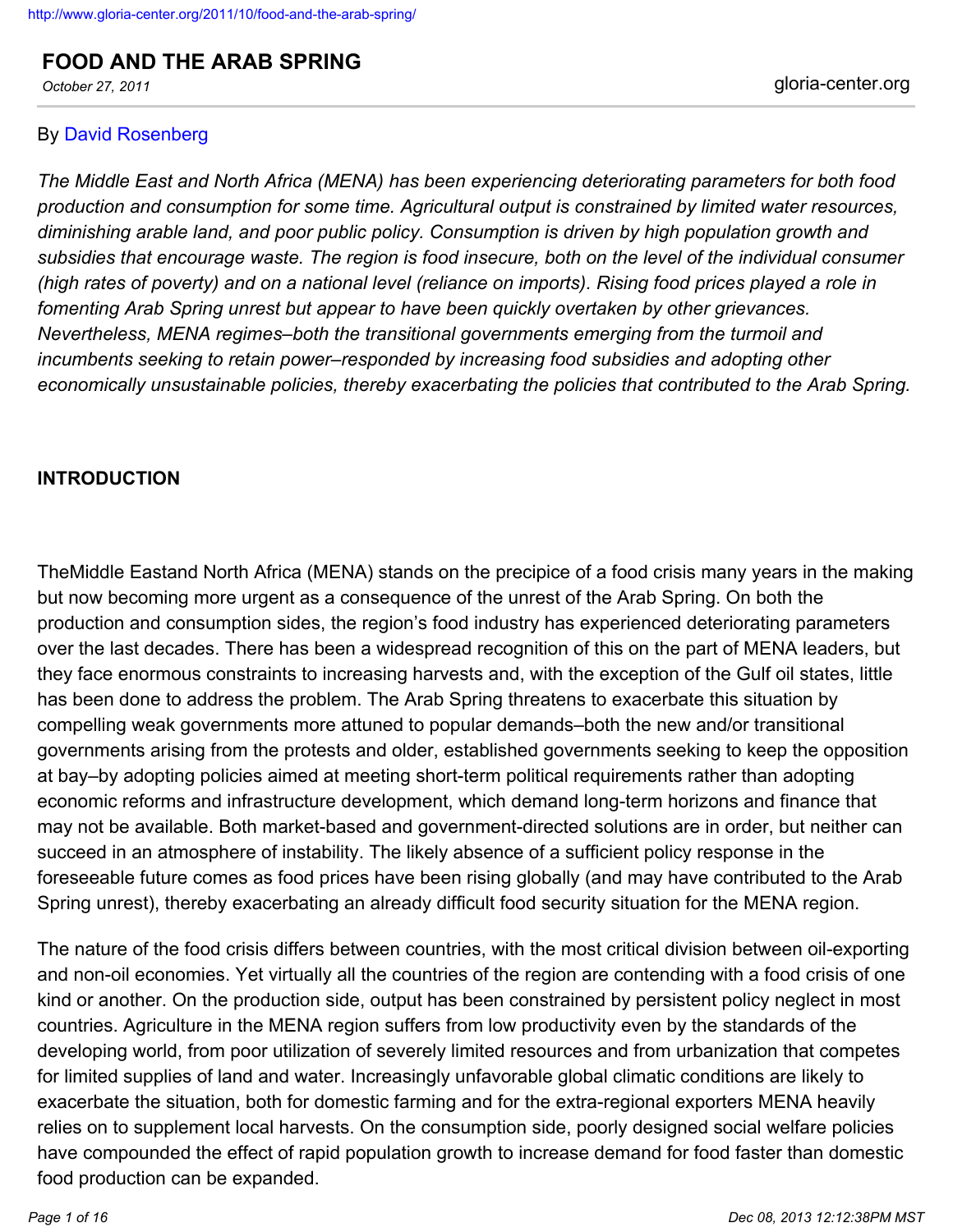Like the rest of the world, the MENA region faces an era of rising food prices as global consumption grows and climactic conditions becomes less reliable. However, the MENA region's non-oil states' populations are especially vulnerable to higher food prices and potential shortages due to their high rates of poverty and heavy reliance on imported food. Moreover, their uncompetitive economies fail to generate sufficient export earnings to cover the rising cost of importing food.

# **THE CRISIS OF AGRICULTURE**

Except for the oil-exporting countries of the Gulf, agriculture is a key component of the MENA economies. On average, it accounted for about nine percent of gross domestic product (GDP) in the 2000-2004 periods.[\[1\]](http://www.gloria-center.org/2011/10/food-and-the-arab-spring/#_edn1) The figure, however, understates the importance of the sector socially and politically. About 45 percent of the region's population is rural, i.e., is employed in agriculture directly or dependent on it through sectors closely related to farming. Thus, a large part of the population is highly sensitive to changes in farm prices and conditions. Moreover, in the most critical countries of the region, farming accounts for a larger proportion of GDP, most notably Egypt (13.5 percent of GDP, 32 percent of the labor force) and Syria (17.6 percent of GDP, 17 percent of the labor force).<sup>[2]</sup> The critical role of agriculture as a source of employment also applies to many of MENA's most important oil-exporting countries. Even though petroleum accounts for the largest portion of output, it provides relatively little employment. Thus, agriculture remains a key source of employment. InIraq, farming accounts for a relatively modest 9.7 percent of GDP, but it employs 21.6 percent of the country's labor force. InAlgeria, the comparable figures are 8.3 percent and 14 percent, respectively, while inIran they are 11 percent and 25 percent.

An important point in noting the critical role of agriculture in the economy is that nowhere in the MENA region has any economy succeeded (with the limited exception ofTunisia) in developing alternative sources of employment. While the percentage of the MENA region's population employed in agriculture has fallen, in absolute terms it continues to grow so that future constraints to farming present a serious challenge to policymakers.

In spite of the sector's importance, agriculture suffers both from official neglect in many countries (principally the non-oil economies) while in others (the Gulf oil states) it has been the subject of expensive and misguided policies. The farm sector in most of the MENA region was state-dominated from early in the post-war era through the 1980s, with governments subsidizing and allocating inputs to growers (water, seeds, fertilizer, and machinery), limiting the size of holdings and acting as the primary purchaser of the resulting harvests. In line with the experience of other countries in other sectors of the economy, extensive state involvement hindered productivity growth in spite of extensive subsidies and investments. Output per hectare of arable land grew 2.24 percent in the 20 years to 1984, while labor productivity increased by just 0.87 percent annually.<sup>[3]</sup>

These policies began changing toward more freer markets during the 1980s, prompted less by changing ideology and more by the fiscal constraints imposed on governments as falling oil prices constrained the growth of MENA economies. Nevertheless, reforms caused productivity growth to improve, with output per hectare of arable land increasing 2.76 percent annually and labor productivity expanding 1.84 percent [\[4\]](http://www.gloria-center.org/2011/10/food-and-the-arab-spring/#_edn4) In 17 MENA-region states, harvests of cereals grew 17 percent from their average levels in 1991-2001 to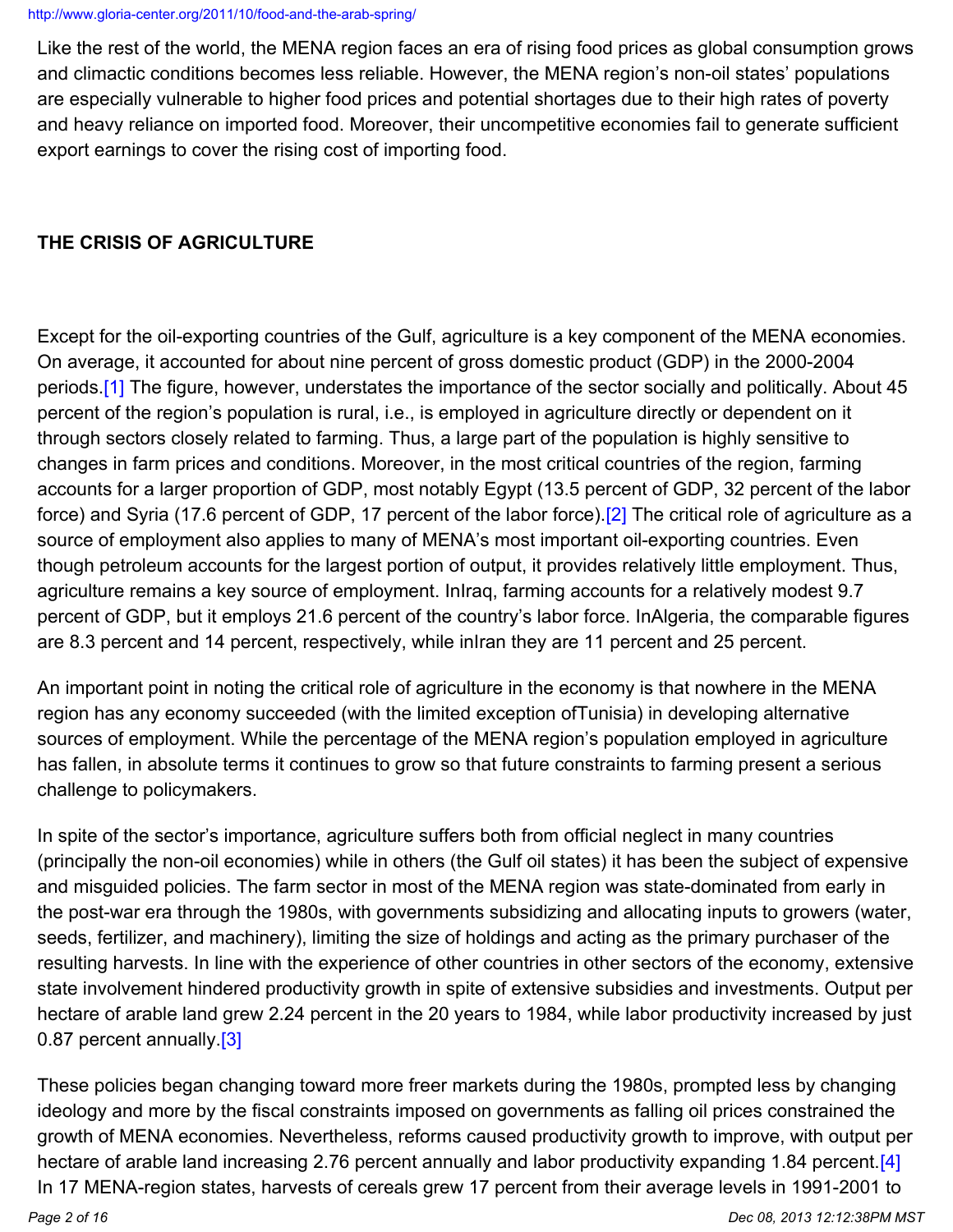their average in 2007-2009.[\[5\]](http://www.gloria-center.org/2011/10/food-and-the-arab-spring/#_edn5) Among the 17 countries, onlySyria experienced a decline in output in during the period.

However, labor productivity in farming is low relative to the overall economy in at least three key MENA countries. Using figures for 2007, a study found that GDP per worker in farm productivity was \$1,847 in Egypt, \$3,407 in Turkey, and \$4,795 in Iran, compared with \$32,385 in Australia, \$31,365 in Germany, and \$71,659 in the United States. In Egypt, output per farm worker was 27 percent of output per worker in the overall economy. The comparable ratio of Iranwas 40.7 percent and 38 percent in Turkey. By comparison, GDP per agricultural worker in Australiawas 80.5 percent of overall per-worker output and was 93 percent in Germanyand 150 percent in the United States.<sup>[\[6\]](http://www.gloria-center.org/2011/10/food-and-the-arab-spring/#_edn6)</sup> An important point that is rarely addressed directly is the low social status and educational levels of MENA-region farmers.[\[7\]](http://www.gloria-center.org/2011/10/food-and-the-arab-spring/#_edn7) Combined with low incomes, a lack of infrastructure and services in rural areas, and the attraction of (mainly urban) government sector jobs, the agricultural sector fails to attract people with the skills, entrepreneurship, and motivation to seek improvements in management, marketing, organization, and technology.

The region's agriculture is now facing serious constraints as evidenced by the more recent figures on cereal harvests: Taking the average for 2003-2005 and 2007-2009, they fell 10 percent. Of the 17 countries surveyed, 11 showed declines, although significantly Egypt, the region's largest producer, registered a 7 percent increase.<sup>[\[8\]](http://www.gloria-center.org/2011/10/food-and-the-arab-spring/#_edn8)</sup> The expansion of the MENA-region agriculture is testing the limits of the region's limited resources. Mediterranean countries depend on sparse seasonal rainfall to grow cereal, legumes, and some arboriculture. Overgrazing of sheep and goats due to population pressures has led to pasture depletion[.\[9\]](http://www.gloria-center.org/2011/10/food-and-the-arab-spring/#_edn9) Most critically, per capita water availability worldwide is 757 cubic meters in MENA, compared with 7,130 cubic meters worldwide. The MENA figure is projected by the International Food Policy Research Institute (IFPRI) to fall to 400 cubic meters per capita, taking into account forecast population growth alone. With agriculture accounting for close to 90 percent of water use, the sector will be most affected.[\[10\]](http://www.gloria-center.org/2011/10/food-and-the-arab-spring/#_edn10)

IFPRI forecasts show Iraqsuffering the largest drop in water availability, at some 60 percent, but its projections show Djibouti, Jordan, Sudan, and Syriaexperiencing declines in availability in excess of 50 percent.<sup>[11]</sup> Egypt demonstrates the constricted conditions under which agriculture in the region operates. Total farm area has increased (by about 12 percent, taking the average of 1991-2001 versus 2007-2009 to about 3.1 million hectares)[\[12\]](http://www.gloria-center.org/2011/10/food-and-the-arab-spring/#_edn12) largely due to a government program to cultivate desert areas outside the traditional Nile Valley[.\[13\]](http://www.gloria-center.org/2011/10/food-and-the-arab-spring/#_edn13) Nevertheless,Egypt is losing prime agricultural land to urbanization, the intrusion of seawater into fresh groundwater, and desertification. Its share of its most critical source of water is under threat from other countries with which it shares theNileRiver basin.

The most proactive governments in matters of farm policy have been in the Gulf oil states, even though they have severely limited water resources and generate sufficient export revenues to pay for their imported food requirements. In fact, the absence of the key resources for farming has made the Gulf countries especially concerned about their food security. The rationale for the programs is explained in a statement entitled, "The Global Food Crisis: Middle East Dimensions," by the Qatar National Food Security Program, a government initiative set up in 2008 aimed at ensuring food security [14]

In 2007 and 2008, a sharp rise in agricultural commodity and food prices triggered grave concerns about food security and increased poverty throughout the world. While the threat of a prolonged food-price shock receded with the weakening global economy in the second half of 2008 and a relaxation of export bans, many of the key factors causing volatility in food prices and availability remain in play.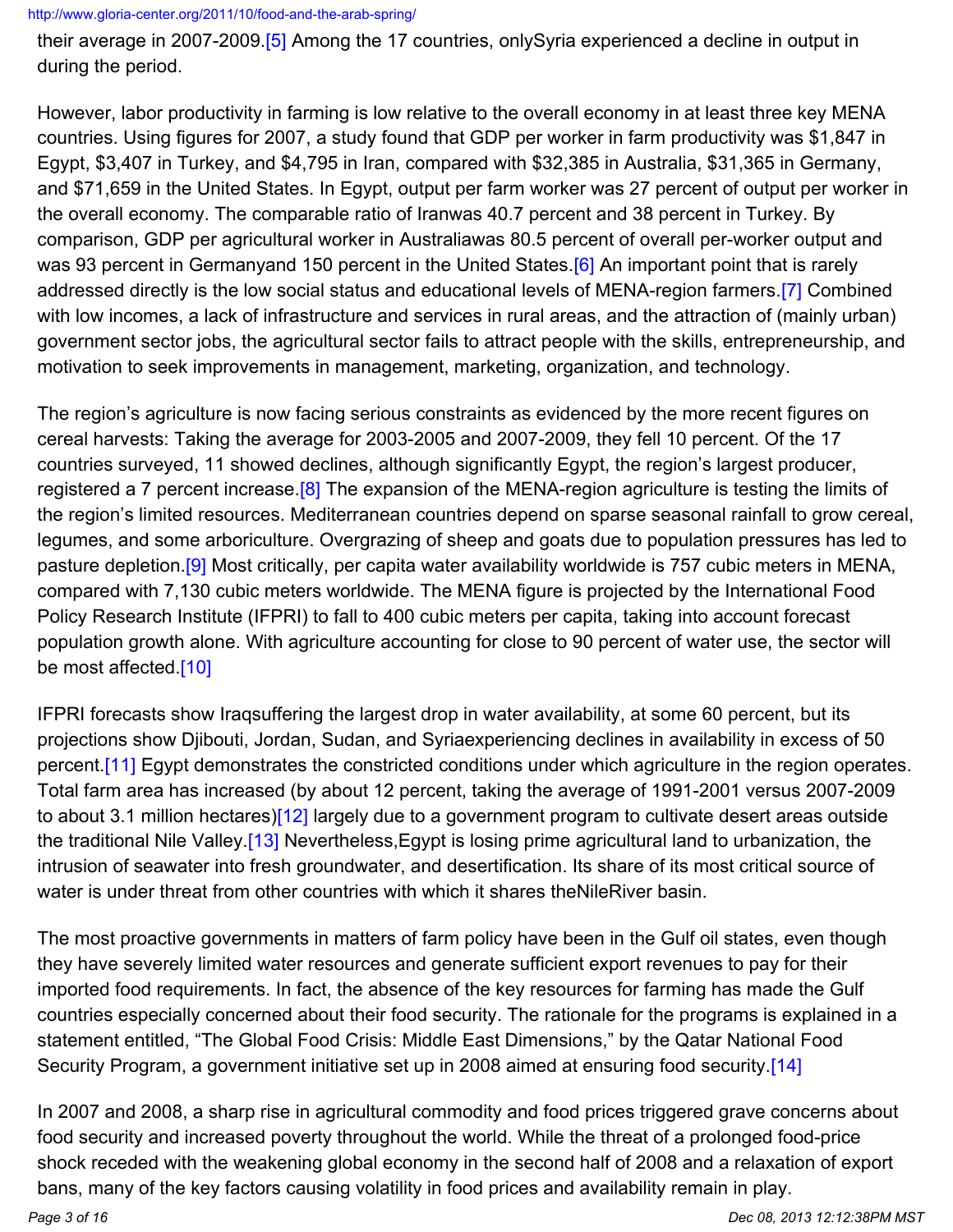At the height of the recent shock some major wheat and rice exporting countries banned exports for fear of not being able to feed their people. These bans contributed to the rapid escalation of global market prices. Due to its small size,Qataris particularly vulnerable to food security risks.

The Qatari program is supposed to present formally its recommendations in 2012. Although many of the Gulf countries embarked on food security programs years earlier, the 2007-2008 run-up of food prices proved to be a milestone event for the region's policymakers. Global food prices rose to a then record of 257 points in June of 2008, according the Food and Agricultural Organization (FAO) Food Price Index.[\[15\]](http://www.gloria-center.org/2011/10/food-and-the-arab-spring/#_edn15)

The causes of this sharp increase have been much debated but are usually laid to increased demand for more and higher-quality food from the emerging economies ofChinaandIndia, diversion of certain crops for use in biofuels, higher energy costs, and what many observers believe were speculative purchases. However, a particular worrying element for Gulf policymakers was the decision by many countries in 2008 and subsequent years to ban exports temporarily, in order to ensure their own populations were adequately provided for and protected against global price rises. Although no disturbances occurred in the Gulf countries, food concerns in poorer MENA countries sparked riots.

Saudi Arabiaembarked on a systematic effort to produce food domestically during the 1970s and 1980s, despite extremely unfavorable conditions, with a program of subsidies and land distribution. The ambitious program turned the country into a net exporter of wheat, but at very high costs both in monetary terms and in the squandering of scarce water resources. Moreover, the kingdom had to import fertilizer, equipment, and even labor–all of which effectively undermined the goal of food independence. The initiative formally came to an end in 2008, and under what is called the King Abdullah Agricultural Initiative, wheat harvests are scheduled to fall by 12.5 percent annually to nil in 2016.

In spite of the Saudis' disappointing experience, other, smaller Gulf statesare embarking on similar programs. In Qatar, the government unveiled plans in August 2011 to develop some 1,400 farms over 45,000 hectares as part of its strategy to achieve self-sufficiency in food production. The president of the Qatari program, Muhammad bin Fahd al-Attiya, said the farms would employ state-of-the-art technology backed by institutions that teach and conduct research on innovative agricultural technology.[\[16\]](http://www.gloria-center.org/2011/10/food-and-the-arab-spring/#_edn16) The program may even include importing soil from Iran, according to local media. Al-Attiya said in February 2011 that the country's goal was to provide for 70 percent of its food requirements in 2023, compared with 10 percent in 2011.[\[17\]](http://www.gloria-center.org/2011/10/food-and-the-arab-spring/#_edn17)

Abu Dhabi, the largest of the United Arab Emirates (UAE) constituent states, has also commenced a multifaceted program to ensure its food security. The Abu Dhabi Food Control Authority (ADFCA) was set up in its current form in 2007 to take over responsibility for the entire food sector, including agriculture and food security in particular. Although subsidies for some products were ended in 2010, Abu Dhabi's general thrust has been increased state intervention. The government provides free irrigation to the 24,097 farms in its region. ADFCA service centers provide annual assistance to farmers of 100,000 dirhams (about \$27,250) in cash and access to high technology irrigation, seeds, technical expertise, and training.[\[18\]](http://www.gloria-center.org/2011/10/food-and-the-arab-spring/#_edn18) A commodities trading house, Abu Dhabi Source (ADS), was established by the government at the end of 2010, with one of its aims being to ensure supplies of imported food, while it is building silos in Fujairah, a neighboring UAE state[.\[19\]](http://www.gloria-center.org/2011/10/food-and-the-arab-spring/#_edn19)

After abandoning its domestic-growing program, Saudi Arabia accelerated controversial programs that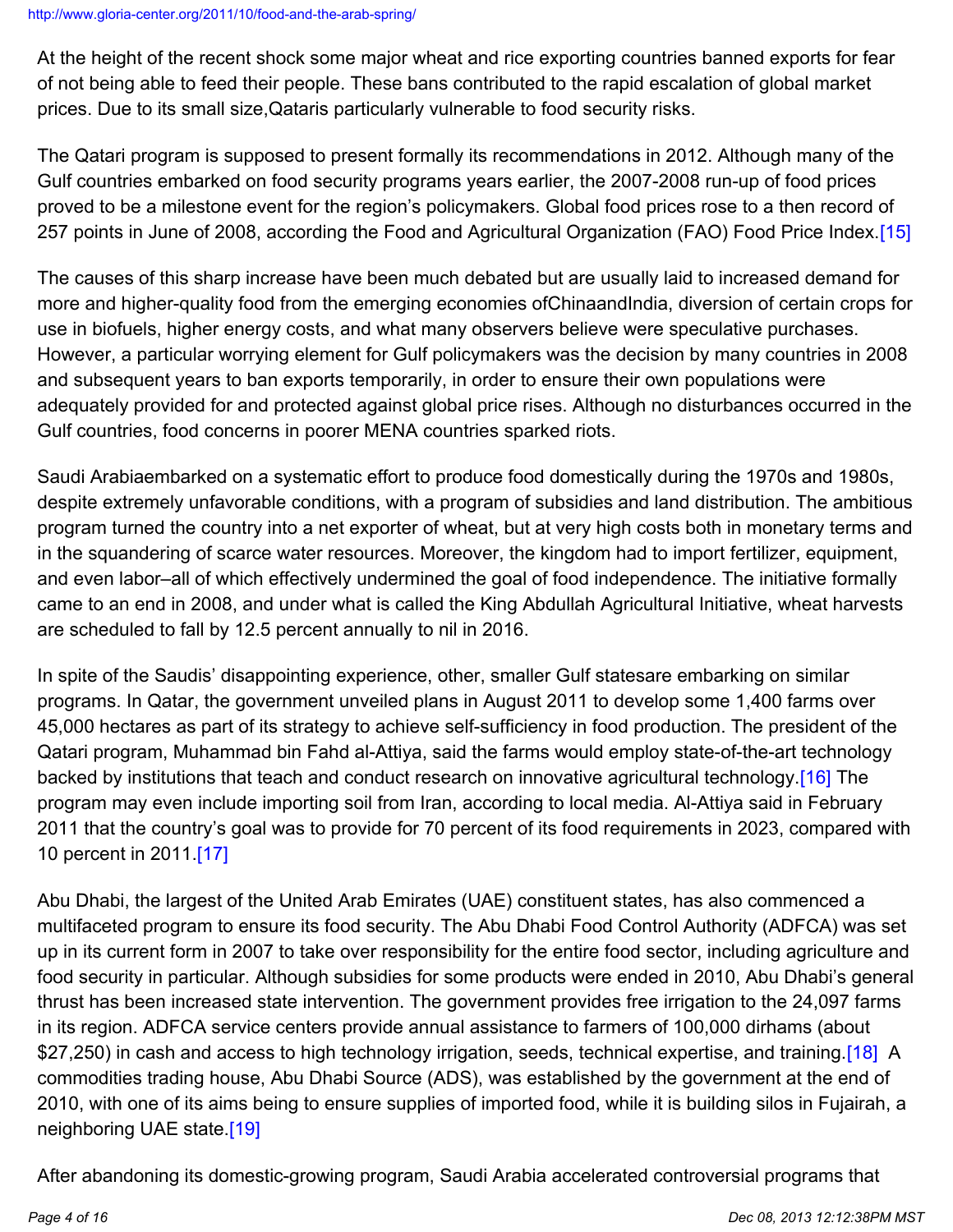had been underway earlier to acquire agricultural land overseas (principally in Africa but in some instances in Asia and eastern Europe), which would be used to grow crops exclusively for their own populations. The kingdom is not alone in this venture: Other Gulf states, including the UAE, Qatar, Bahrain, and Kuwaitas well as Libyahave made confirmed or reported land deals. One interesting aspect of it is that the programs rarely invest in or develop farms in the Arab world. This has been attributed to political and security issues,<sup>[20]</sup> which could refer to offending the sensitivities of hosting countries by taking land from indigenous growers and/or exporting food rather than serving domestic needs, but it could also be understood as an indicator of the region's poor prospects for substantially increased output.

The size and scale of these programs as well as the details of their operations and the terms under which they acquire land in host countries are rarely made public. [\[21\]](http://www.gloria-center.org/2011/10/food-and-the-arab-spring/#_edn21) In some instances they involve direct land acquisitions; others seek to insure food supplies through contract farming and investment in agricultural and rural infrastructure, such as irrigation and roads.<sup>[\[22\]](http://www.gloria-center.org/2011/10/food-and-the-arab-spring/#_edn22)</sup> In other cases, the host country offers land on long-term leasehold in exchange for discounted oil or infrastructure development.<sup>[\[23\]](http://www.gloria-center.org/2011/10/food-and-the-arab-spring/#_edn23)</sup> An example of this kind of transaction was announced in December 2008, under which Qatari Emir Shaykh Hamad bin Khalifa al-Thani would provide a \$2.5 billion loan to build a second deep-water port in Kenya in exchange for 40,000 hectares of farmland in the Tana River Delta.[\[24\]](http://www.gloria-center.org/2011/10/food-and-the-arab-spring/#_edn24)

While the majority of these transactions are government-to-government, such as the Qatar-Kuwaiti agreement, state-sponsored private enterprises are also engaged in the business.<sup>[25]</sup> Among such private sector deals, the Dubai firm Abraaj Capital acquired 324,000 hectares in Pakistan during 2008 in coordination with the UAE government,[\[26\]](http://www.gloria-center.org/2011/10/food-and-the-arab-spring/#_edn26) and in March 2011, Saudi-based Menafea Holdings said it would invest \$125 million to develop a 5,000-hectare (12,400 acre) pineapple farm and processing plant in Zambia.<sup>[27]</sup> Saudi Arabia encourages private sector investment in foreign agriculture, offering a total of \$5 billion in soft loans.<sup>[28]</sup>

Controlling agricultural land abroad is a risk-laden solution to food security.[\[29\]](http://www.gloria-center.org/2011/10/food-and-the-arab-spring/#_edn29) Such arrangements have provoked protests from host-country populations, especially in Africa, where food is in short supply. The Qatar-Kenya agreement generated significant backlash from environmental activists, local political leaders, and non-governmental organizations.<sup>[30]</sup> Other threats include changes in government in the host country, war or domestic unrest, and the likelihood that in the event of a global food shortage or price inflation the host country would confiscate or restrict exports of its foreign-owned harvests for relief. Private investors, even if they are nationals of the country seeking to secure food supplies, will likely sell their harvests at prevailing world prices rather than a concessionary rate to their home markets.

## **THE CRISIS OF CONSUMPTION**

The challenges of increasing harvests in the MENA region are made more difficult by the relatively high rates of population growth. Between 1950 and 2010, the region's population climbed 335 percent (roughly double the worldwide increase) as rapidly declining death rates more than offset the slight decline in fertility rates.[\[31\]](http://www.gloria-center.org/2011/10/food-and-the-arab-spring/#_edn31) Population growth will slow further, by about 31 percent to about 583 million by 2030 and by 52 percent to about 680 million in 2050, according to the UN projections. Nevertheless, the region will continue to run well ahead of global population growth, which is forecast to increase by 21 percent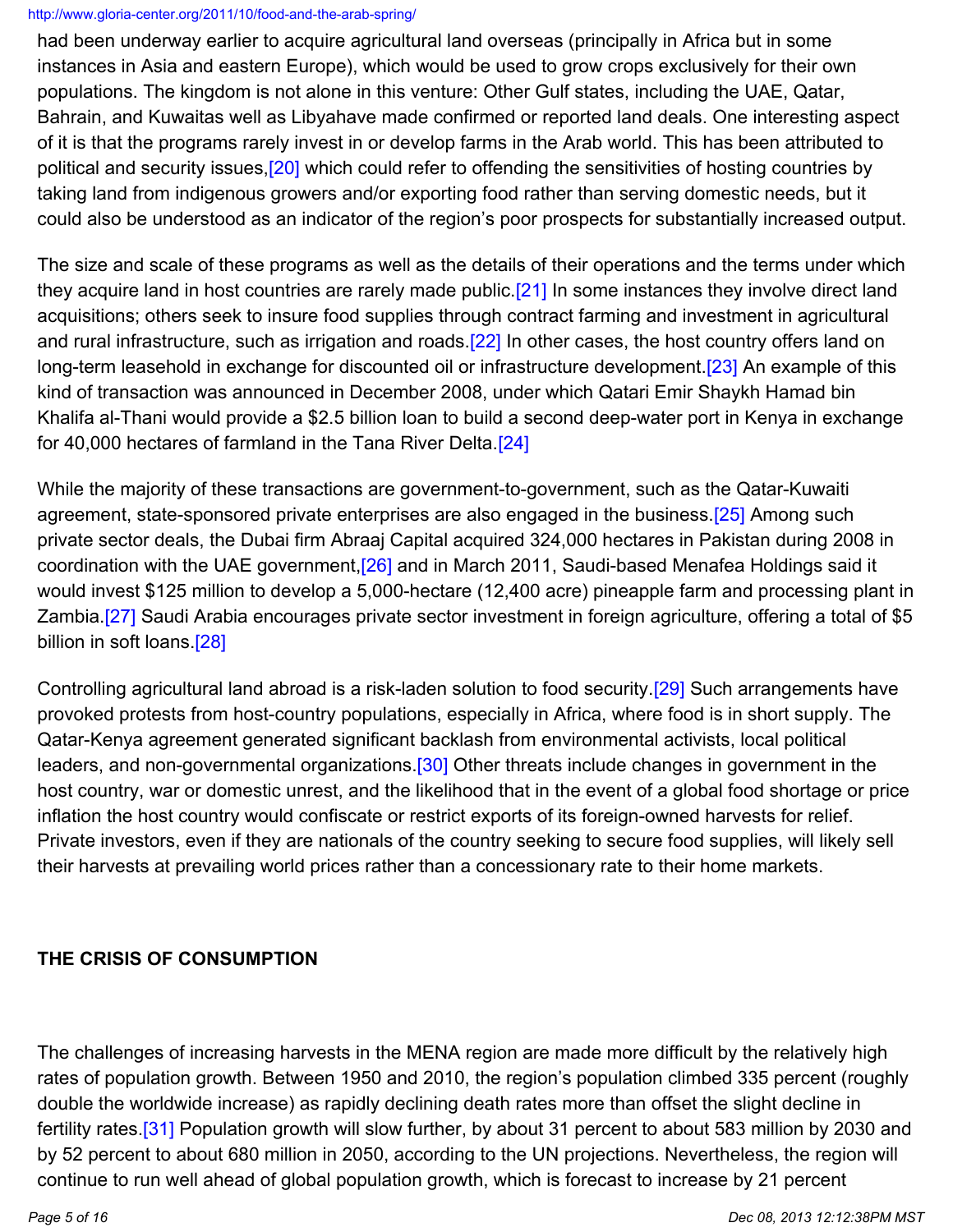between 2010 and 2030 and 35 percent between 2010 and 2050. Exacerbating the problem is that many of the region's lowest-income countries will also experience the largest population growth in the decades to 2030, among themEgypt (31 percent),Syria (36 percent),Jordan (36 percent),Yemen (72 percent), andIraq (74 percent). For most of the MENA region, the challenge of feeding their populations is compounded by high levels of poverty, unemployment, and income inequality.

Although no country in the region has yet to evolve into a "tiger" economy by developing competitive, export-oriented industry, the MENA economies in aggregate posted respectable rates of GDP growth since the 1990s [32] In 1990-2000, the region averaged 3.8 percent annually, less than half the pace for the East Asian-Pacific region but close to the average of 3.9 percent for middle income countries. This was the decade of stagnant oil prices, which depressed MENA region growth, but some of the most important non-oil economies outperformed the region (Egypt 4.4 percent,Syria 5.1 percent andTunisia 4.7 percent). From 2000-2009, the overall MENA rate improved considerably to an average of 4.7 percent, as a result of higher oil prices and economic reforms. However, the gap in rates widened both with all middle income-countries (6.4 percent) and with the East Asia-Pacific region (9.4 percent).

What has become increasingly evident since 2000 is that although the non-oil economies of the MENA region were freeing markets, reducing the role of government, and encouraging private enterprise, they were achieving little progress beneath their top-line GDP growth figures. In many of the countries, a state-dominated economy was replaced by "crony capitalism" and reforms did little to spur an efflorescence of new businesses. The economies of the region were not creating globally competitive industries nor were they generating enough new jobs or raising incomes for most of their populations.

For MENA's food requirements, the quality of economic growth the region was achieving had two negative outcomes in terms of failing to 1) reduce poverty significantly and more broadly the affordability of food for consumers and 2) to generate increased exports and therefore the ability of the region's non-oil economies to pay their growing food imports.

In terms of actual malnutrition, the MENA region does not stand out as a particular problem area. The 2010 Global Hunger Index<sup>[33]</sup> categorized the region as a whole at the low (better) end of "moderate" hunger, with an average score of 5.1 on a scale of 0-14. The figure represented a considerable improvement in MENA from a score of 7.5 in 1990 and is lower than the world average of 19.8. All countries in the region, excluding Yemen and Libya, had lower scores than would have been expected based on their gross national income, [34] which is presumably due to the relatively generous social welfare programs in place (see more below). However, the improvement largely reflects a significant reduction in rates of child undernourishment for the wealthiest oil states such asSaudi Arabia andIran. Among non-oil states, many saw no change and some (Iran,Lebanon,Libya,Turkey, andYemen) showed a higher rate after 20 years.

The more serious problem facing the MENA region is the matter of affordable food, a problem that is felt most keenly in the non-oil states but is a sensitive issue on many of the oil states as well. The percentage of the MENA region population living under \$2 a day varies considerably but is high in some of the most populous and/or politically important countries, namely Yemen (46.6 percent), Morocco (24.3 percent), Egypt (18.5 percent), and Syria (16.9 percent).<sup>[35]</sup> All told, about a fifth of the region lives below that level of income, [36] and while the percentage is not changing the absolute numbers of poor defined by this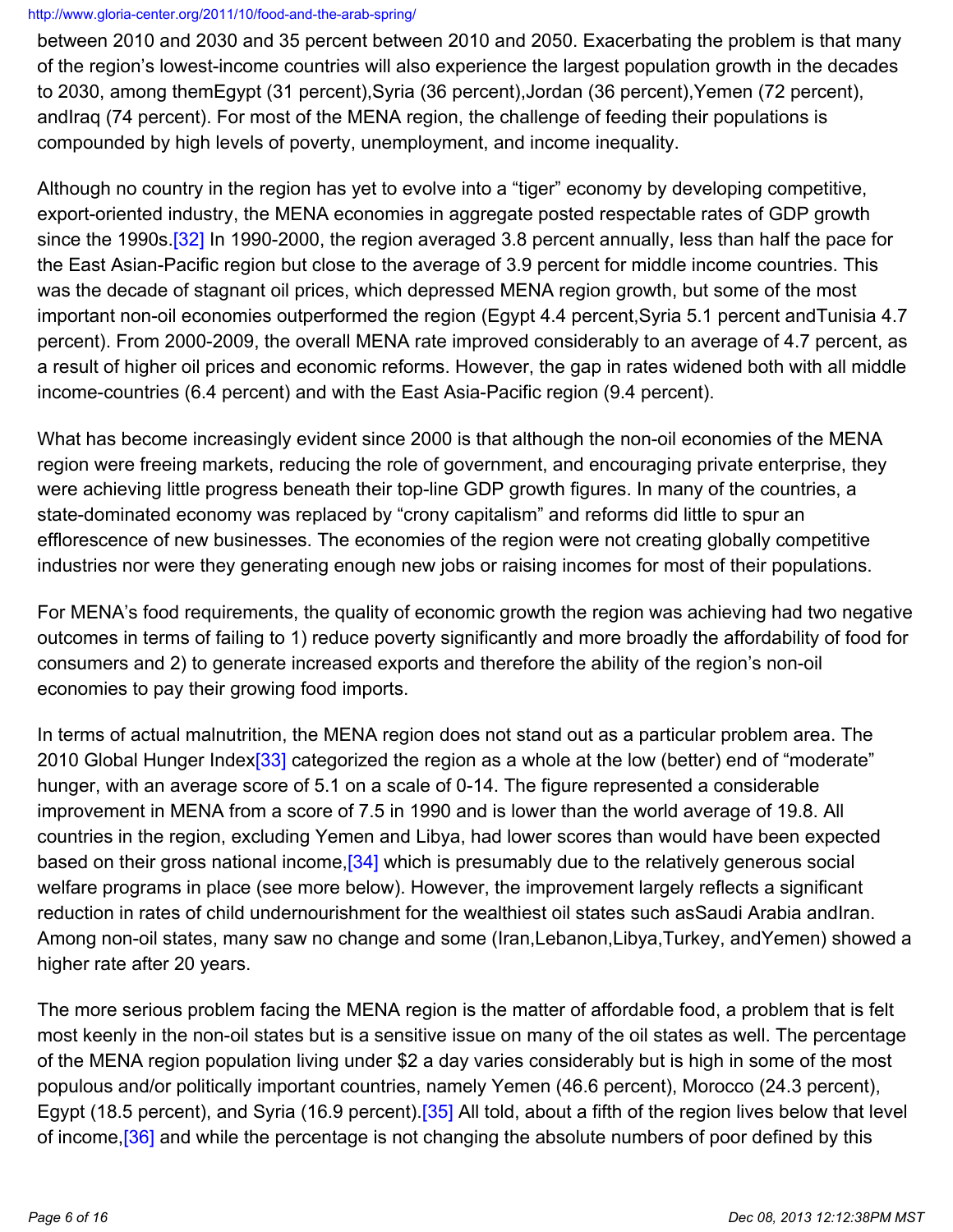standard, it is rising due to the high rate of population growth. The economic growth that non-oil countries have been enjoying over the past decade failed to trickle down to the lowest income groups either in the form of new jobs or higher wages.

The lowest income groups spend a large part of their income on food, making them vulnerable to relatively small increases in its price. In Egypt, the two lowest quartiles spend more than 50 percent of their income on food (20 percent on staples such as wheat, cooking oil, and sugar), and in Morocco, it exceeds 60 percent (15 percent on staples)[.\[37\]](http://www.gloria-center.org/2011/10/food-and-the-arab-spring/#_edn37) Thus, when food prices increase (or subsidies are reduced), the impact on household spending is enormous. Its effect is magnified politically and socially in two ways.

The first is that higher prices are felt disproportionately by the urban population, which may enjoy higher incomes than the rural poor but do not share in the extra income growers receive from rising food prices. [\[38\]](http://www.gloria-center.org/2011/10/food-and-the-arab-spring/#_edn38) Cities like Cairo and Amman are home to large numbers of poor that can easily assemble into mass protests close to the centers of government power and the media. The second is the less severe, but politically more critical, vulnerability of the MENA region's middle class. With per capita gross national income in the largest non-oil economies ranging between \$3,330 in Iraq to \$7,810 in Tunisia, [\[39\]](http://www.gloria-center.org/2011/10/food-and-the-arab-spring/#_edn39) middle-income wage earners are more sensitive to changes in food prices than their rich-economy peers. The fact that universal subsidies are the main component of social welfare policies in most MENA countries means middle class as well as poorer consumers are hurt when they are cut.

The oil-exporting countries, principally in the Gulf–where high per capita incomes belie high levels of income inequality and high costs of living–are not exempt from the impact of rising food prices. An editorial during the 2007-2008 round of food price inflation in the Saudi daily *Arab News* articulated the problem in Saudi Arabia and officials' concerns: [\[40\]](http://www.gloria-center.org/2011/10/food-and-the-arab-spring/#_edn40) "Saudi Arabia is not, despite fantasies abroad, a land of billionaires. Most Saudis and expatriates working here are on fixed salaries and struggle to keep up with rising prices. They are failing. The government understands the dangers only too well. Soaring inflation is as potentially dangerous as soaring unemployment."

No international comparative data for the poverty rate in Saudi Arabia exist, but the Ministry of Social Welfare said in April 2009 (without defining its criteria) that the rate was close to 22 percent, or 3 million people[.\[41\]](http://www.gloria-center.org/2011/10/food-and-the-arab-spring/#_edn41) In Saudi Arabia, the biggest and most important economy of the Arab Gulf, food accounts for a quarter of household costs–more than anywhere else in the region due to high retail prices. Food subsidies became an important element of the MENA economies in the 1950s, as socialist governments sought to encourage the loyalty of the masses. They were part and parcel of political strategies that also encompassed free education, massive public-sector hiring, and confiscation of private assets, in many cases. In spite of these socialist antecedents, food subsidies were adopted by the conservative oil-exporting governments in the following decade. Thus, although the agricultural policies pursued by Gulf governments to secure food supplies are usually portrayed as a national security or macroeconomic issue, there is considerable evidence that the region's leaders recognize that food (as an issue of affordability rather than actual access) is a potentially sensitive political issue.

For the MENA region's non-oil economies, the subsidies impose enormous fiscal and social costs. In 2010, Egypt spent about \$3 billion on bread subsidies, money that could have been spent more effectively on agricultural investment or on health and education for the poor. Subsidies are widely recognized as an inefficient way of helping the neediest since they are given to everyone regardless of need, they encourage waste and spawn corruption, but they are simpler to administer than more sophisticated anti-poverty programs and they are popular with the public. Indeed, Larbi Sadiki sees the subsidies as the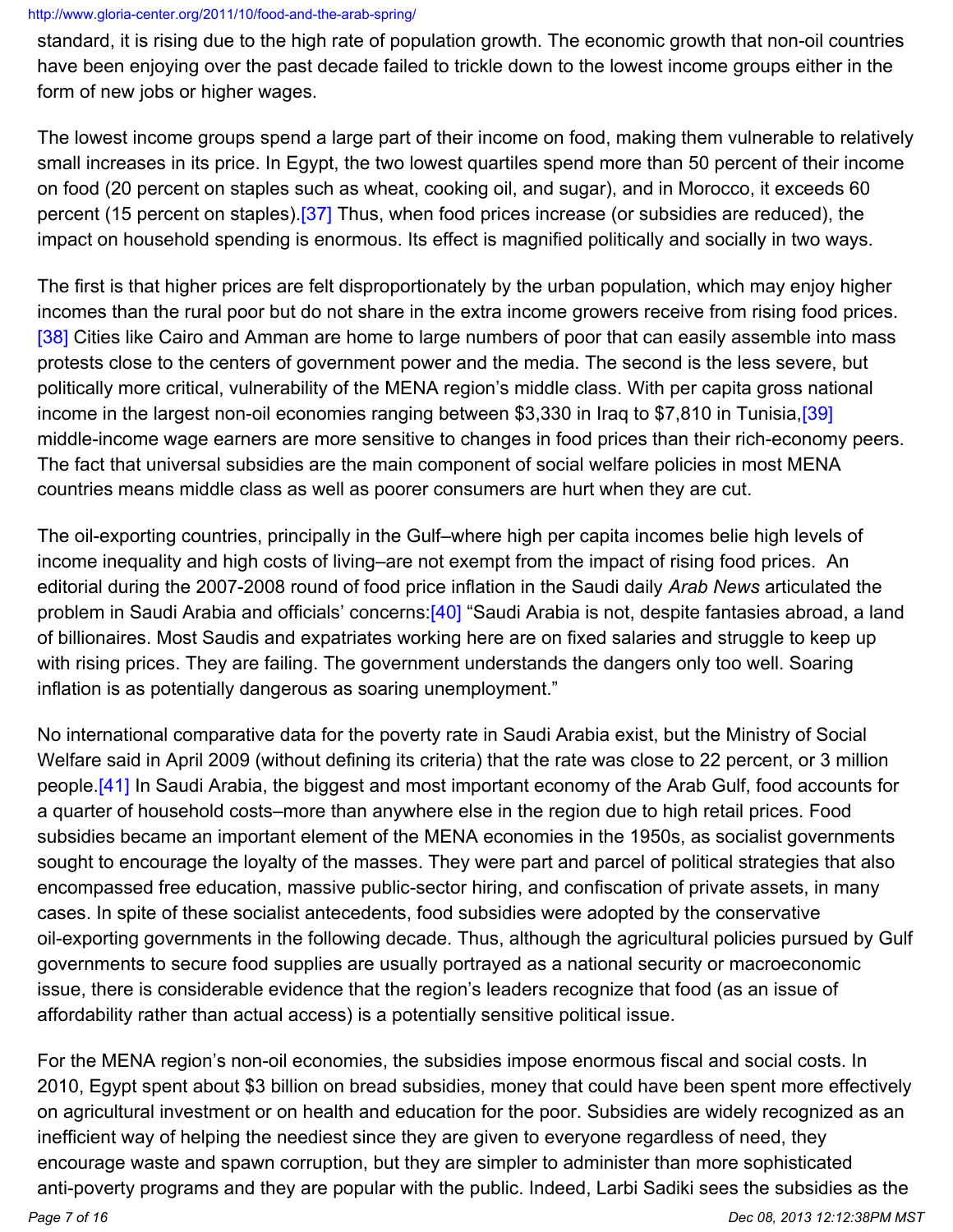heart of a social contract, the "democracy of bread," between the region's dictatorships and their citizens to ensure peace and stability.[\[42\]](http://www.gloria-center.org/2011/10/food-and-the-arab-spring/#_edn42)

For the non-oil economies of MENA, the costs are high and have grown intolerable during period of rising global food prices. However, efforts by governments to roll these programs back over the years have largely been frustrated by strong public resistance (see below). For instance, when a five-fold increase in bread prices led to rioting in 2008, the government responded with \$2.5 billion in new bread subsidies, banned rice exports, and ordered the army to bake and distribute bread to the poor. When governments and economists have succeeded in reducing the extent of subsidies, they are done in the context of an economic malaise that leaves the poor without the compensating factors of economic growth and job creation. Stepping into the void often are Islamic movements that provide food as well as healthcare and education in place of the government.[\[43\]](http://www.gloria-center.org/2011/10/food-and-the-arab-spring/#_edn43)

The food insecurity experienced by individuals is paralleled on the macroeconomic level by the persistent and massive food-trade deficits in the MENA region. As noted above, the national security threat of reliance on imported food has been recognized by many of the Gulf governments, but for much of the rest of the region, the problem of food insecurity on a macroeconomic level is principally an economic one: They do not export enough to provide sufficient cover the costs their food imports. The standard measure for this relationship is the ratio of total exports to food imports, which measures an economy's vulnerability to changes in global food prices–both its ability to pay for food if its price rises and its impact on consumers. The average ratio for 178 countries around the world is 11.3. In other words, 8.8 percent of export earnings are used to pay for imports. In the MENA region, food imports equal 11.5 percent. Only 3 of 16 MENA countries surveyed by the International Food Policy Research Institute exceeded the worldwide average in 2009[.\[44\]](http://www.gloria-center.org/2011/10/food-and-the-arab-spring/#_edn44)

The food security issue reflects two problems. The first is the lack of competitiveness of the region's agriculture. Like many free-market reforms undertaken in the MENA region since the 1990s, trade liberalization had a perverse impact on agriculture. Rather than making domestic farming more efficient, it opened up the door to subsidized wheat from the United States and Europe and turned traditional wheat exporters like Egypt and Morocco into net importers of the grain. [\[45\]](http://www.gloria-center.org/2011/10/food-and-the-arab-spring/#_edn45) In 2010, eight of the world's top 20 grain importers were from the MENA region, led by Egypt, the world's largest.

The shortcoming of the farm sector could have been offset by other segments of the economy, most particularly industry. Yet the MENA region has failed to make other segments of their economies globally competitive and lift the export side of the food-security ratio. The oil-exporting economies of the region enjoy better ratios, but as recent events have demonstrated (see as follows), they are also sensitive to food security issues by virtue of the fact that they are so reliant on a single commodity (petroleum) and subject to fluctuations in its global price and demand.

## **FOOD AND THE ARAB SPRING**

Food, or more specifically its price, has played a recurring role in the domestic politics of the region. Since the 1970s, food inflation and/or reductions in subsidies prompted violent protests in Egypt in 1977,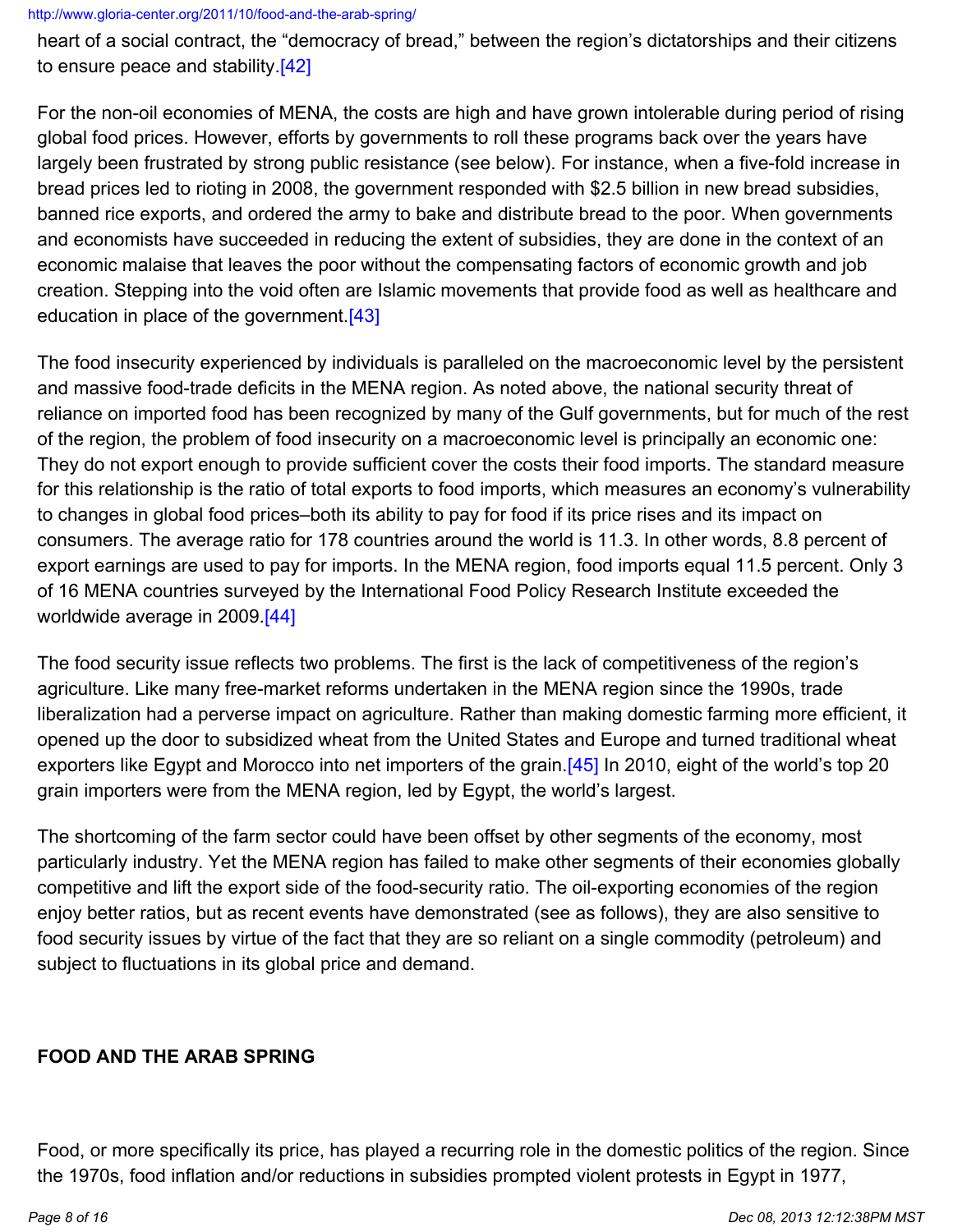Morocco in 1981, Tunisia in 1984, Jordan in 1996, and across the Middle East in 2008. The latter was in response to the rapid acceleration of food prices on the eve of the financial crisis in the United States, which would eventually lead to the deepest global recession in the post-World War II era. At its peak, the FAO's global had climbed 77 percent in the two years to June 2008 (cereal prices increased at nearly double that pace during the period).

None of these events led to regime change, but they did have the effect of reinforcing the unsustainable policies that prevail today, especially on the consumption side. They also illustrated how deep and wide poverty remained in economies that had enjoyed considerable economic growth in the previous years. It is also notable that that bread riots constituted a rare expression of popular anti-regime protest. In spite of that, the fiscal constraints of the region's economies were such that Egypt, Iran and others were in the process of paring back the subsidies on the eve of the Arab Spring.

At the end of 2010 and the start of 2011, as protests erupted first in Tunisia and then in Algeria, Yemen, Jordan, and Egypt, the price of food was widely seen as a significant, if not principal, factor in the prompting the unrest [46] (Oddly, in Syria, where harvests have fallen since 2006 due to severe drought conditions, causing large-scale internal migration and widespread shortage, food issues have not emerged as a stated issue for the opposition protestors.<sup>[\[47\]](http://www.gloria-center.org/2011/10/food-and-the-arab-spring/#_edn47)</sup>) The Food Price Index had been rising since the beginning of 2009, and by the time it peaked in February 2011, the index had registered a 68.3 percent increase. Its Cereals Price Index rose an even sharper 75.5 percent in a shorter period of time, from a low in June 2010 to a high in April 2011.<sup>[\[48\]](http://www.gloria-center.org/2011/10/food-and-the-arab-spring/#_edn48)</sup> Subsidies provide only partial protection because they do not cover all foods and even in categories where they do, their impact is mitigated by corruption and black market sales.

Regardless of the role of food prices in fomenting the initial unrest, the focus of the protests rapidly evolved into more explicitly political grievances. Nevertheless, governments across the region–including those that were not immediately threatened by protests–sought to alleviate pressure by the customary method of increasing subsidies and raising public sector salaries and pensions. The measures suggested that those in power believed that stated political grievances either masked underlying economic problems or at least could be assuaged by addressing those problems. These policies were put into effect across the MENA region, four examples of which follow:

## *Egypt*

Egyptian President Husni Mubarak ordered the government on January 30, 2011, to reverse a plan that had been underway since the year before to scale back food subsidies. Far from reversing this, Egypt's transitional military government has slated an increase in spending on subsidies and higher public sector salaries totaling \$15 billion, or 7 percent of GDP, for the 2011-2012 fiscal year.<sup>[\[49\]](http://www.gloria-center.org/2011/10/food-and-the-arab-spring/#_edn49)</sup> The package includes increasing minimum wages for public sector employees, boosting spending on subsidies by 26 percent, and increasing state pensions. While the governments of the Gulf can afford this largesse, thanks to rising oil prices and substantial reserves, the governments of the non-oil economies cannot. If spending for 2011/2012 stays on target, the fiscal deficit could reach 11 percent of GDP.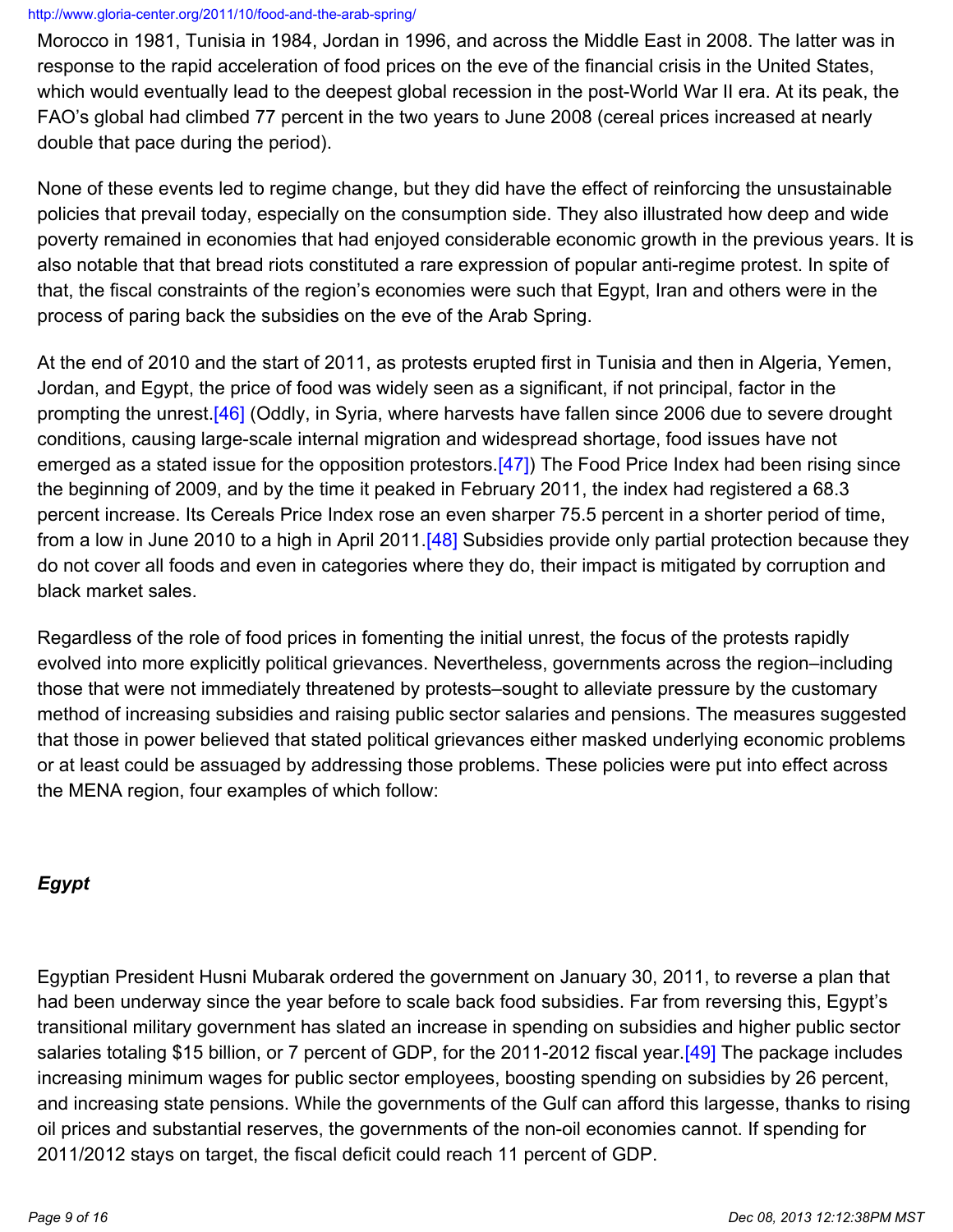### *Jordan*

In Jordan, the government responded to disturbances in January 2011, announcing \$550 million in subsidies for food staples and increased salaries and pension for civil servants and military officers.[\[50\]](http://www.gloria-center.org/2011/10/food-and-the-arab-spring/#_edn50) The initial round of extra spending was expanded in August 2011 by an additional 584 million dinars (\$824 million) for social-welfare payments and food subsidies.[\[51\]](http://www.gloria-center.org/2011/10/food-and-the-arab-spring/#_edn51) The budget for 2011 projected a deficit of 5.5 percent of GDP, a figure that would be much higher except that Amman has been the recipient of especially large foreign grants in 2011.<sup>[52]</sup>

### *Morocco*

Although the Moroccan government faced only limited pro-reform protests, it raised food and fuel subsidies in 2011 by 48 billion dirhams (\$5.8 billion) from 17 billion dirhams originally budgeted. Public sector wages were increased by 11 percent to 95 billion dirhams. [\[53\]](http://www.gloria-center.org/2011/10/food-and-the-arab-spring/#_edn53) The Moroccan government's budget deficit is expected to increase to between 5.5 percent and 6 percent of GDP, compared with 3.5 percent originally projected by the government.

### *The Gulf*

As in 2008, Gulf governments were also quick to act with expanded social spending, including food subsidies. Kuwait's ruler, Emir Shaykh Sabah al-Ahmad al-Sabah, ordered the cabinet in January 2011 to provide free food for 14 months to its citizens and a distribution of \$3,500 in cash at a total cost of \$4 billion.<sup>[\[54\]](http://www.gloria-center.org/2011/10/food-and-the-arab-spring/#_edn54)</sup> In the UAE, the Ministry of Economy took a different tack by forcing retailers in May 2011 to keep prices fixed on as many as 400 commodities until the end of the year. Some of the retailers have agreed to lower prices to the same level as the wholesale costs, while other will cut prices by up to 50 percent[.\[55\]](http://www.gloria-center.org/2011/10/food-and-the-arab-spring/#_edn55)Other governments, such as Saudi Arabia and Bahrain, raised subsidies, though not specifically for food. Iran, in December 2010, just prior to the onset of the Arab Spring, actually reduced subsidies on food and fuel and has thus far refrained from reversing the controversial decision. In fact, there may have been some truth to the notion that economic grievances were the chief concern of most demonstrators. In Jordan and Morocco, demonstrations have remained sporadic as of September 2011 and not presented any immediate threat to their governments. The Egyptian and Tunisian leaders were ousted within weeks of unrest but their successor, transitional governments, enjoying the benefits of increased subsidies and other measures taken during the heat of the turmoil, have thus far enjoyed relative quiet. The wealthier states of the Gulf have experienced no unrest at all, with the notable exception of Bahrain, which has uniquely among the Gulf emirates, a long history of sectarian tensions.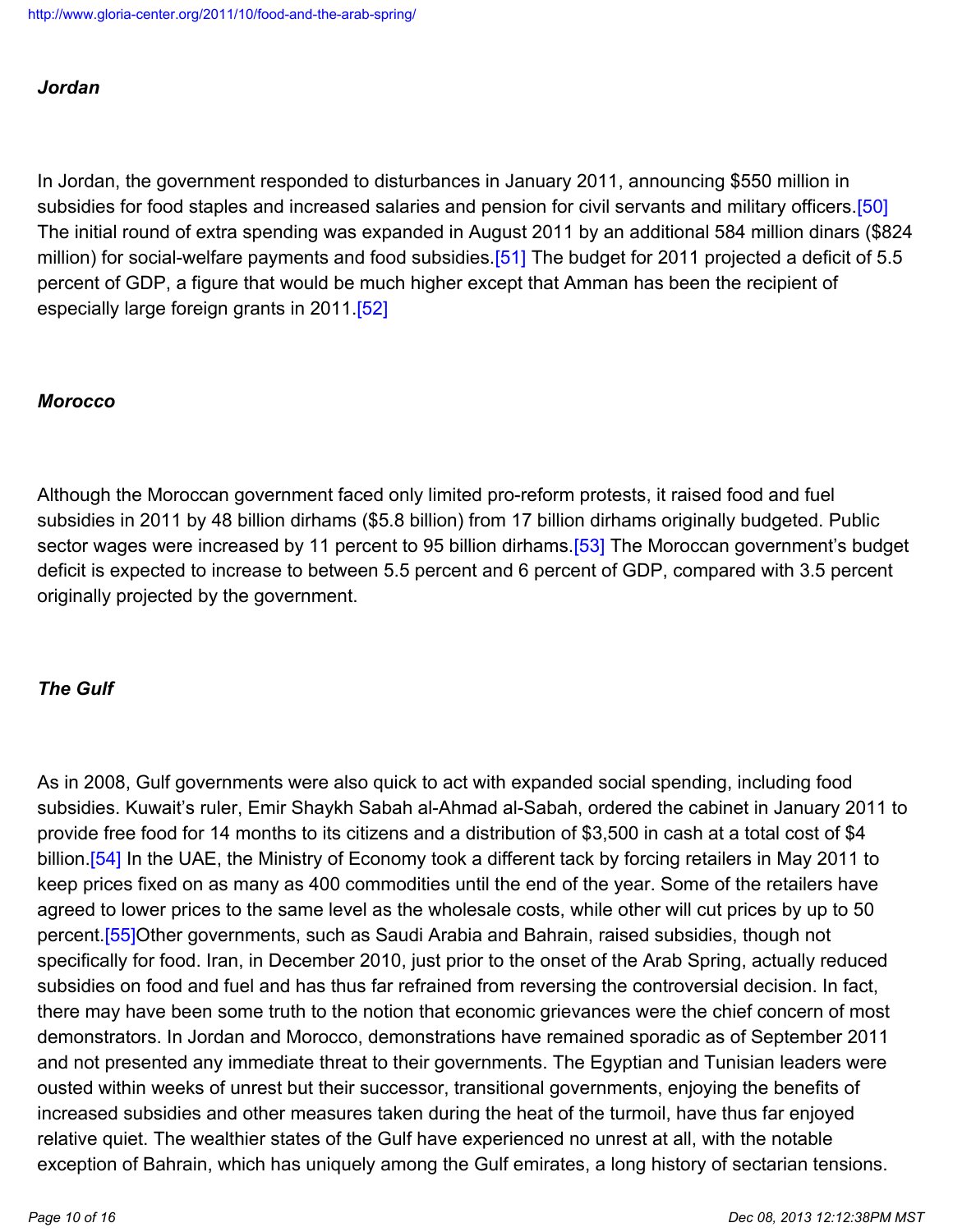The governments of the region may have also been helped by the fact that the rapid increase in food prices began leveling off or falling in the winter and spring of 2011, even as the Arab Spring turmoil spread and deepened to include Syria and Libya. According to FAO data, the Food Price Index had fallen from its February high by 2.8 percent by August 2011; the Cereals Price Index had fallen 4.9 percent from its April 2011 peak. [56] For ordinary consumers in MENA, however, prices remain high. For instance, in Egypt, the FAO reports that nominal wheat prices were 16 percent higher in May 2011, meaning the prices of non-subsidized wheat flour and products that use flour will increase. [\[57\]](http://www.gloria-center.org/2011/10/food-and-the-arab-spring/#_edn57) The weakening of the Egyptian pound as a consequence of the country's broader economic problems increases the domestic cost of imported wheat and other farm products. On the other hand, in Morocco the year-on-year inflation rate in the food sector was estimated at just 3.1 percent.<sup>[58]</sup>

It would be wrong to dismiss wholly the political grievances expressed by the various opposition movements, and despotic regimes are naturally inclined to palliatives that do not entail democratic reforms. Yet it seems evident that the greater mass of people was influenced by economic concerns. In that respect, that in line with Sadiki's democracy of bread, it could be said that the MENA governments' failure to ensure affordable food for a second time in a two-year period effectively broke a social contract. The increase in subsidies, for many, signaled that the government had honored its obligations even if it was not accompanied by further political or economic reforms.

For most of the countries of the region experiencing in one form or another the political trauma of the Arab Spring, harvests in 2011 are expected to be better than in the previous year, according to FAO forecasts, thus offering some relief to consumers and policymakers. The exception is Syria, where wheat and barley production was expected to fall 9 percent in 2011, according to FAO estimates from May 2011.[\[59\]](http://www.gloria-center.org/2011/10/food-and-the-arab-spring/#_edn59) However, even with the bigger harvests, all the economies of the region remain highly dependent on food imports and their ability to pay for them is constrained. Egypt illustrates the problem. While the FAO expects wheat imports to fall slightly in 2011 thanks to good harvests, [\[60\]](http://www.gloria-center.org/2011/10/food-and-the-arab-spring/#_edn60) higher global prices and a weaker Egyptian pound will raise those costs considerably.

The Arab Spring has left the non-oil economies of the MENA region in a precarious state. Economic activity has slowed, with little immediate prospect for a recovery. Strikes and protests have deterred economic activity for a period ranging from weeks in the cases of Egypt, Tunisia, and Bahrain to months in the cases of Yemen, Syria, and Libya. This situation has not appreciably changed with the coming to power of transitional governments: The Arab Spring economies continue to operate under a cloud of political uncertainty that has discouraged investment and incoming tourism.

In addition, as of September 2011, it appeared that the global economy's precarious recovery from the 2008-2009 financial crisis is in jeopardy. The International Monetary Fund in September 2011 revised downward its GDP growth projections for MENA oil imports–which includes the Arab Spring economies, except Bahrain–to 1.4 percent in 2011 (compared with a projection of 1.9 percent in April) and 2.6 percent in 2012 (from a previous 4.6 percent). [\[61\]](http://www.gloria-center.org/2011/10/food-and-the-arab-spring/#_edn61) Among the most critical economies, Syria will see negative growth, Tunisia nil growth, and Egypt growth of 1.2 percent in 2011. On a per capita basis, growth will be negative.

Against this background, the expansionary fiscal policies adopted by the Arab Spring governments will help mitigate the impact of slower economic activity in the private sector. However, this creates two problems that relate to food. The first is that they exacerbate the policies that encouraged waste and consumption of food without addressing the underlying causes of poverty.[\[62\]](http://www.gloria-center.org/2011/10/food-and-the-arab-spring/#_edn62) The scope of these outlays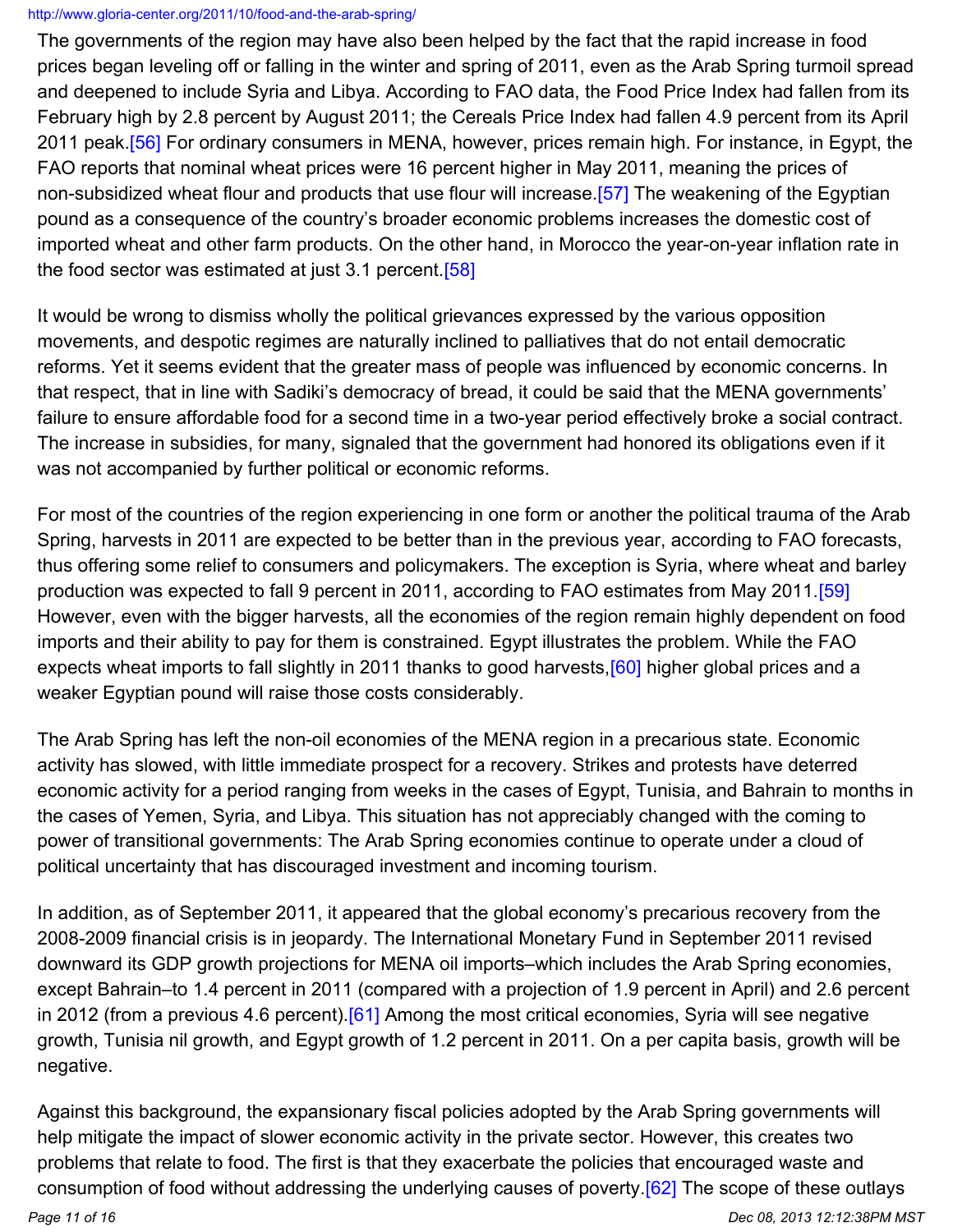in unsustainable[,\[63\]](http://www.gloria-center.org/2011/10/food-and-the-arab-spring/#_edn63) except in the case of the Gulf governments that can draw on their oil revenues and financial reserves. Nevertheless, they can do considerable damage to their economies in the meantime. Second, neither the incumbent leaders of the MENA region nor the transitional governments have shown any inclination to undertake the kind of structural reforms that would address the food crisis and other fundamental macroeconomic problems.

As noted above, there has been little effort to undertake reforms during periods of political quiet. The Arab Spring has made the governments of the MENA region acutely aware of how precarious their situation is. The street has become emboldened by its successes to date. Neither transitional nor many incumbent governments enjoy wide popular acceptance. Given a period of sustained political uncertainty and unrest, the MENA governments seem even less likely to address structural reforms. Together with the unsustainability of fiscal measures in place, they risk another round of food riots or more generalized anti-government protests when they will inevitably be forced to retrench. In sum, the Arab Spring has deterred governments from managing the food crisis at a time when the crisis is growing more severe.

*\*David Rosenberg is Senior Fellow on Economic Issues at the GLORIA Center. He has written on Israeli economics, business, and high-technology for the past two decades for the* Jerusalem Post*, Reuters, and Dow Jones. He was also Israel bureau chief for Bloomberg News and is the author of* Cloning Silicon Valley *(Pearson-Prentice Hall, 2001). He has been published in the* Wall Street Journal *and the* New York Times *and writes a column on economics for the* Jerusalem Post*. He holds a B.A. government and an M.A. in modern Middle East history from Columbia University.*

## **NOTES**

[\[1\]](http://www.gloria-center.org/2011/10/food-and-the-arab-spring/#_ednref1) Clemens Breisinger et al., *Food Security and Economic Development in the Middle East and North Africa: Current State and Future Perspectives*, International Food Policy Research Institute (IFPRI) Discussion Paper, May 2010, p. 7.

[\[2\]](http://www.gloria-center.org/2011/10/food-and-the-arab-spring/#_ednref2) Central Intelligence Agency (CIA), *The World Factbook*, <https://www.cia.gov/library/publications/the-world-factbook>for data on Egypt and all economies cited subsequently. Data are latest available figures but may be for different years.

[\[3\]](http://www.gloria-center.org/2011/10/food-and-the-arab-spring/#_ednref3) Breisinger et al., *Food Security and Economic Development*, p. 23.

 $[4]$  Ibid.

[\[5\]](http://www.gloria-center.org/2011/10/food-and-the-arab-spring/#_ednref5) These and subsequent figures are author's calculations based on Food and Agricultural Organization (FAO) of the United Nations Statistical Database (FAOSTAT), Table B1 (Area Harvested and Production of Cereals).

[\[6\]](http://www.gloria-center.org/2011/10/food-and-the-arab-spring/#_ednref6) V. Shahabinejad and A. Akbari, "Measuring Agricultural Productivity Growth in Developing Eight," *Journal of Development and Agricultural Economics*, Vol. 2, No. 9 (September 2010), p. 327.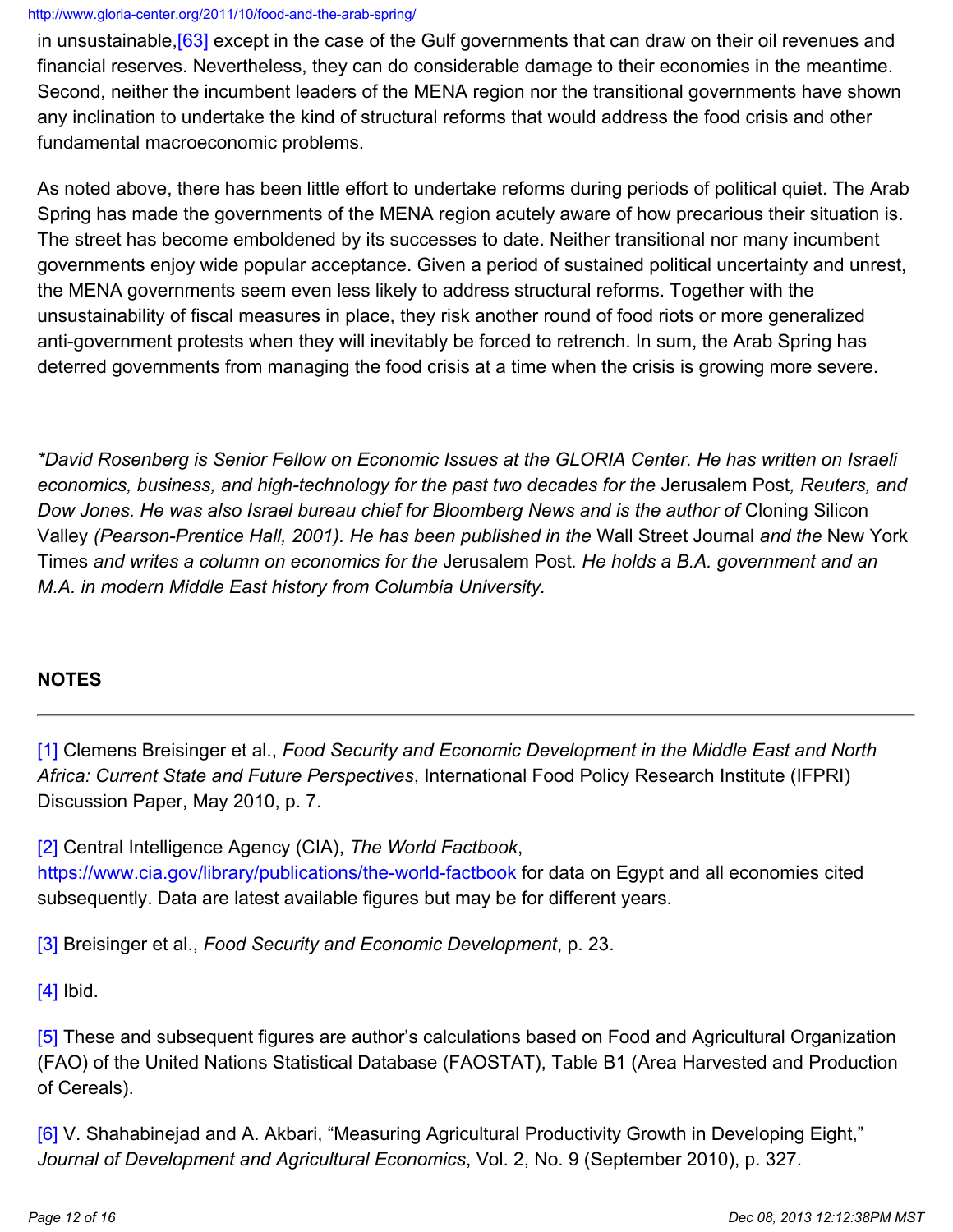[\[7\]](http://www.gloria-center.org/2011/10/food-and-the-arab-spring/#_ednref7) Interview by author with Ibrahim Saif, secretary-general of the Economic and Social Council of Jordan and economist, the University of Jordan, January 10, 2011.

[\[8\]](http://www.gloria-center.org/2011/10/food-and-the-arab-spring/#_ednref8) FOASTAT, Table B1.

[\[9\]](http://www.gloria-center.org/2011/10/food-and-the-arab-spring/#_ednref9) Imed Drine, *The Food Crisis: Global Perspectives and Impact on MENA*, MPRA Paper, No. 22245, April 21, 2010, p. 6.

[\[10\]](http://www.gloria-center.org/2011/10/food-and-the-arab-spring/#_ednref10) Breisinger et al., *Food Security and Economic Development*, p. 14.

[**11**] Ibid.

[\[12\]](http://www.gloria-center.org/2011/10/food-and-the-arab-spring/#_ednref12) FOASTAT, Table B1.

[\[13\]](http://www.gloria-center.org/2011/10/food-and-the-arab-spring/#_ednref13) Adel Shalaby and R. R. Ali, "Agricultural Land Monitoring in Egypt using NOAA-AVHRR and SPOT Vegetation Data," Vol. 8, No. l 11 (November 2010), pp. 275-76.

[\[14\]](http://www.gloria-center.org/2011/10/food-and-the-arab-spring/#_ednref14) Qatari National Food Security Program, "The Global Food Crisis: Middle Eastern Dimensions," <http://www.qnfsp.gov.qa/issue/global-food-crisis>.

[\[15\]](http://www.gloria-center.org/2011/10/food-and-the-arab-spring/#_ednref15) FAO Global Food Security Review, December 13, 2010, p. 1.

[\[16\]](http://www.gloria-center.org/2011/10/food-and-the-arab-spring/#_ednref16) "Qatar Plans up to 1,400 Local Farms," *The Peninsulas*, August 2, 2011.

[\[17\]](http://www.gloria-center.org/2011/10/food-and-the-arab-spring/#_ednref17) "Qatar Aims to Meet 70% of Its Food Needs in 12 Years," *Gulf Times*, February 20, 2011.

[\[18\]](http://www.gloria-center.org/2011/10/food-and-the-arab-spring/#_ednref18) Vinita Bharawaj, "U.A.E. Strives to Promote Local Farm Goods at Home," *The New York Times*, January 19, 2011.

## **[\[19\]](http://www.gloria-center.org/2011/10/food-and-the-arab-spring/#_ednref19) Javier Blas, Jack Farchy, and Roula Khalaf, "Abu Dhabi Moves to Secure Food Supply,"**  *Financial Times***, November 16, 2010.**

[\[20\]](http://www.gloria-center.org/2011/10/food-and-the-arab-spring/#_ednref20) Nadim Kawach, "Arabs Mull \$65 Billion Food Security Plan," *Emirates 24/7*, July 28, 2010. The plans calls for investing \$65.4 billion in agriculture between the years 2010 to 2030 to improve productivity, expand land under cultivation, and to establish joint venture commercial farms.

[\[21\]](http://www.gloria-center.org/2011/10/food-and-the-arab-spring/#_ednref21) Non-MENA countries have also engaged in farmland acquisition, among them China, South Korea, and India. There has been considerable discussion about the impact of these transactions on the host countries, a subject beyond the scope of this paper.

[\[22\]](http://www.gloria-center.org/2011/10/food-and-the-arab-spring/#_ednref22) Joachim von Braun and Ruth Meinzen-Dick, "Land Grabbing' by Foreign Investors in Developing Countries: Risks and Opportunities," *IFPRI Policy Brief*, April 2009.

[\[23\]](http://www.gloria-center.org/2011/10/food-and-the-arab-spring/#_ednref23) Ibid.

[\[24\]](http://www.gloria-center.org/2011/10/food-and-the-arab-spring/#_ednref24) Xan Rice, "Qatar Looks to Grow Food in Kenya," *The Guardian*, December 2, 2008.

[\[25\]](http://www.gloria-center.org/2011/10/food-and-the-arab-spring/#_ednref25) Alpen Capital, GCC Food Industry, June 28, 2011,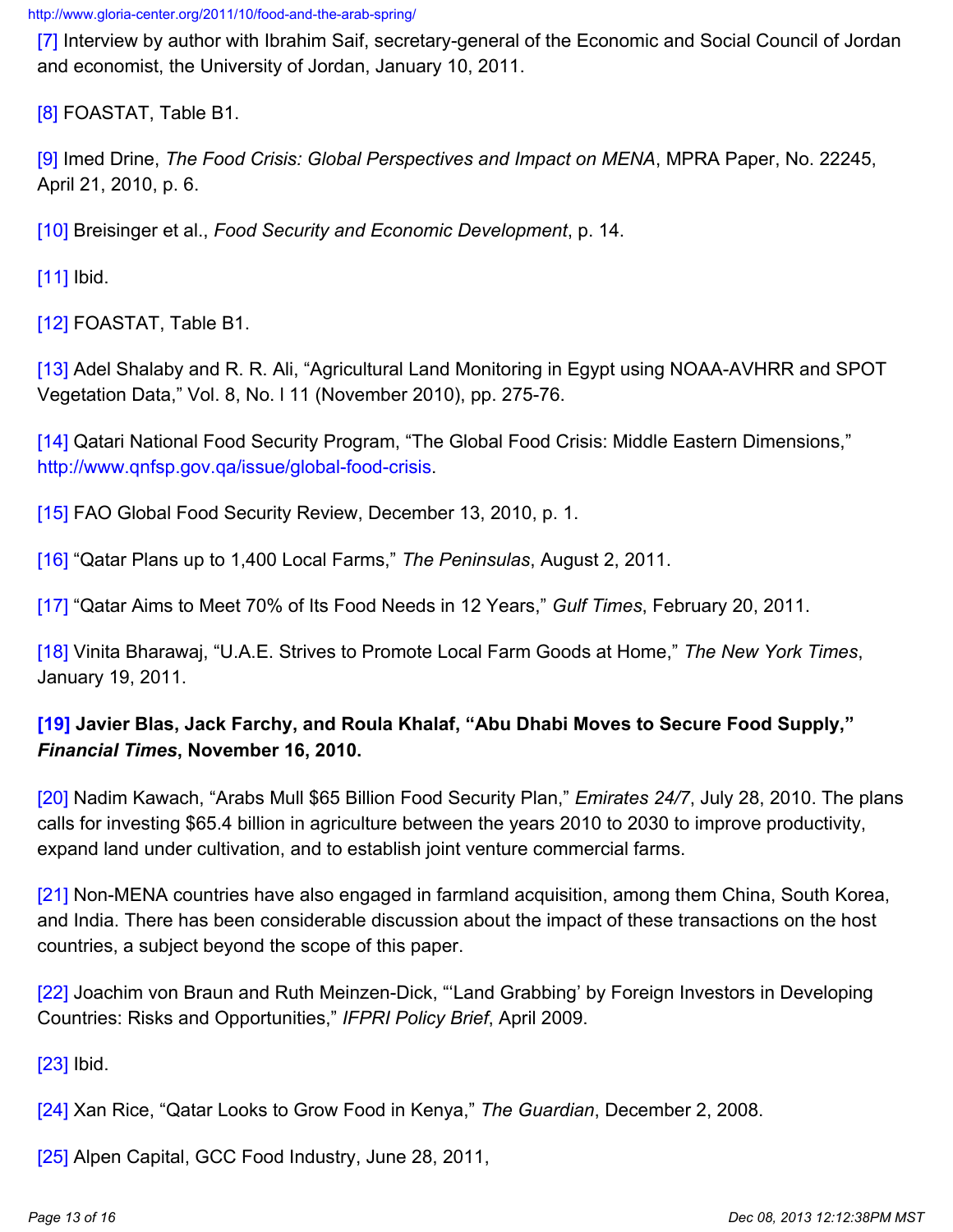[http://www.alpencapital.com/downloads/GCC\\_Food\\_Industry\\_Report\\_June\\_2011.pdf](http://www.alpencapital.com/downloads/GCC_Food_Industry_Report_June_2011.pdf).

[\[26\]](http://www.gloria-center.org/2011/10/food-and-the-arab-spring/#_ednref26) Simeon Kerr and Farhan Bokhari, "UAE Investors Buy Pakistan Farmland," *Financial Times*, May 11, 2008.

[\[27\]](http://www.gloria-center.org/2011/10/food-and-the-arab-spring/#_ednref27) "Saudi Arabian Firm to Invest \$125m in Zambia Farmland," Reuters, January 29, 2011.

[\[28\]](http://www.gloria-center.org/2011/10/food-and-the-arab-spring/#_ednref28) John Vidal, "How Food and Water Are Driving a 21st-Century African Land Grad," *The Guardian*, March 7, 2010.

[\[29\]](http://www.gloria-center.org/2011/10/food-and-the-arab-spring/#_ednref29) John Sfakianakis, et al., "Saudi Arabia Economics: Pressure on Food Prices," Banque Saudi Fransi, August 21, 2010, p. 11, discusses various factors in foreign land acquisitions and outlines some of the risks.

[\[30\]](http://www.gloria-center.org/2011/10/food-and-the-arab-spring/#_ednref30) Nick Wadhams, "Kenyan Activists Fight Land Deal With Qatar," *The National*, June 6, 2009.

[\[31\]](http://www.gloria-center.org/2011/10/food-and-the-arab-spring/#_ednref31) These and subsequent population figures are based on data from the United Nations Department of Economic and Social Affairs, *World Population Prospects: 2010 Revision*,

[http://esa.un.org/unpd/wpp/unpp/panel\\_population.htm](http://esa.un.org/unpd/wpp/unpp/panel_population.htm).

[\[32\]](http://www.gloria-center.org/2011/10/food-and-the-arab-spring/#_ednref32) The economic data cited subsequently are from World Bank, *World Development Indicators*, [http://issuu.com/world.bank.publications/docs/9780821387092\\_part2](http://issuu.com/world.bank.publications/docs/9780821387092_part2) (accessed August 2011).

[\[33\]](http://www.gloria-center.org/2011/10/food-and-the-arab-spring/#_ednref33) Klaus Von Grebmer et al., *2010 Global Hunger Index*, IFPRI, October 2010,

[http://www.ifpri.org/sites/default/files/publications/ghi10.pdf.](http://www.ifpri.org/sites/default/files/publications/ghi10.pdf)

[\[34\]](http://www.gloria-center.org/2011/10/food-and-the-arab-spring/#_ednref34) Ibid, p. 14.

[\[35\]](http://www.gloria-center.org/2011/10/food-and-the-arab-spring/#_ednref35) World Bank, *2011 Development Indicators*, [http://data.worldbank.org/indicator/SI.POV.2DAY/countries.](http://data.worldbank.org/indicator/SI.POV.2DAY/countries) Data are latest available figures for countries cited but are for different years.

[\[36\]](http://www.gloria-center.org/2011/10/food-and-the-arab-spring/#_ednref36) Breisinger et al., *Food Security and Economic Development*, p. 7.

[\[37\]](http://www.gloria-center.org/2011/10/food-and-the-arab-spring/#_ednref37) Drine, *The Food Crisis*, p. 8.

[\[38\]](http://www.gloria-center.org/2011/10/food-and-the-arab-spring/#_ednref38) Ruslan Yemtsov, *The Food Crisis: Global Perspectives and Impact on MENA: Fiscal & Poverty Impact (Power Point presentation)*, undated,

[http://www.pptsearch.net/details-the-food-crisis-global-perspectives-and-impact-on-mena-108058.htm.](http://www.pptsearch.net/details-the-food-crisis-global-perspectives-and-impact-on-mena-108058.htm)

[\[39\]](http://www.gloria-center.org/2011/10/food-and-the-arab-spring/#_ednref39) World Bank, *2011 Development Indicators*. Other key countries are: Egypt – \$5,680, Morocco- \$4,400, and Syria \$4,620. These data are based on 2009 purchasing power parity levels.

[\[40\]](http://www.gloria-center.org/2011/10/food-and-the-arab-spring/#_ednref40) "Inflation: Government Action Needed," *Arab News*, August 5, 2008.

[\[41\]](http://www.gloria-center.org/2011/10/food-and-the-arab-spring/#_ednref41) Abdul Rahman Shaheen, "Poverty Alleviation Becomes Priority for Saudi Arabia, *Gulf News*,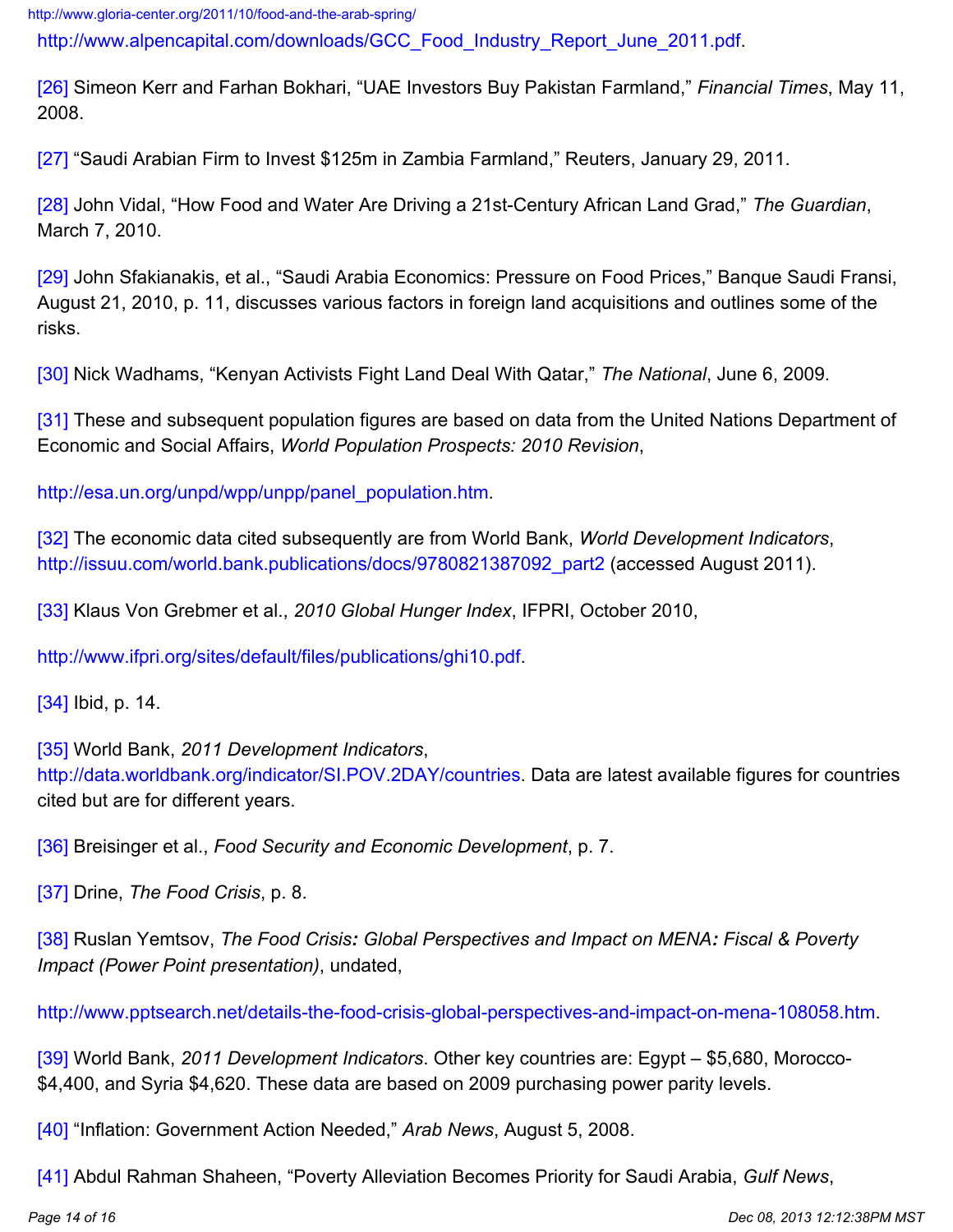September 22, 2009.

[\[42\]](http://www.gloria-center.org/2011/10/food-and-the-arab-spring/#_ednref42) Larbi Sadiki "Towards Arab Liberal Governance: From the Democracy of Bread to the Democracy of the Vote," *Third World Quarterly*, Vol. 18, No. 1 (March 1997), pp. 127-48.

[\[43\]](http://www.gloria-center.org/2011/10/food-and-the-arab-spring/#_ednref43) Haim Malka and Jon B. Alterman, "Taking It to The Streets," *Middle East Notes and Comment*, October 2007.

[\[44\]](http://www.gloria-center.org/2011/10/food-and-the-arab-spring/#_ednref44) Breisinger et al., Food Security and Economic Development, pp. 4-5.

[\[45\]](http://www.gloria-center.org/2011/10/food-and-the-arab-spring/#_ednref45) Ibrahaim Saif, "The Food Price Crisis in the Arab Countries: Short-Term Responses to a Lasting Challenge," Web Commentary, Carnegies Endowment for International Peace, June 2008; Annia Cielzado, "Let Them Eat Bread: How Food Subsidies Prevent (and Provoke) Revolutions in the Middle East," *Foreign Affairs*, March 23, 2011.

[\[46\]](http://www.gloria-center.org/2011/10/food-and-the-arab-spring/#_ednref46) A sampling of some of the early reporting on the protests that gradually came to be known as the Arab Spring: Ariana Eunjung Cha, "Spike in Global Food Prices Contributes to Tunisian Violence," *The Washington Post*, January 14, 2011; Johnny McDevitt, "Jordanians Protest Against Soaring Food Prices," *The Guardian*, January 15, 2011; Marilyn Geewax, "Rising Food Prices Can Topple Governments, Too," National Public Radio, January 30, 2011; Jeff Rubin, "Food: What's Really Behind the Unrest in Egypt," *Toronto Globe & Mail*, February 9, 2011.

[\[47\]](http://www.gloria-center.org/2011/10/food-and-the-arab-spring/#_ednref47) United Nations, *Syria Drought Response Plan, 2009-2010*, Mid-Term Review, New York, February 2010. The review estimates that 1.3 million Syrians were affected by a drought that began in 2006 and termed 800,000 "severely" affected. In addition, Syria hosts some 1.2 million Iraqi refugees, a significant addition to food demand.

[\[48\]](http://www.gloria-center.org/2011/10/food-and-the-arab-spring/#_ednref48) FAO, *World Food Situation*, September 8, 2011, <http://www.fao.org/worldfoodsituation/wfs-home/foodpricesindex/en/>.

[\[49\]](http://www.gloria-center.org/2011/10/food-and-the-arab-spring/#_ednref49) Matt Bradley, "Egypt Budget Reflects Populist Turn," *The Wall Street Journal*, June 3, 2011.

### **[\[50\]](http://www.gloria-center.org/2011/10/food-and-the-arab-spring/#_ednref50) "Jordan Expands Subsidies, Raises Salaries," Associated Press, January 20, 2011.**

[\[51\]](http://www.gloria-center.org/2011/10/food-and-the-arab-spring/#_ednref51) "Jordan Approves \$824 Million Social Spending," Reuters, August 24, 2011.

[\[52\]](http://www.gloria-center.org/2011/10/food-and-the-arab-spring/#_ednref52) "Jordan's Central Bank Governor Resigns Over Policy," Reuters, September 18, 2011.

[\[53\]](http://www.gloria-center.org/2011/10/food-and-the-arab-spring/#_ednref53) Souhail Karam, "Morocco Counts Cost of Arab Spring Spree," Reuters, September 7, 2011.

[\[54\]](http://www.gloria-center.org/2011/10/food-and-the-arab-spring/#_ednref54) "Food Reserve Planned, But Imports Leave UAE Vulnerable," *The National*, January 12, 2011; "Kuwaiti Emir Grants \$4bn, Free Food to Citizens," *Arab News*, January 17, 2011; Rory Jones and Tom Arnold, "UAE Pact on Price Controls Set to Last to End of the Year," *The National*, May 11, 2011.

[\[55\]](http://www.gloria-center.org/2011/10/food-and-the-arab-spring/#_ednref55) Emirates News Agency (WAM), "UAE freezes prices of 400 major commodities," *Emirates 24/7*, May 27, 2011.

[\[56\]](http://www.gloria-center.org/2011/10/food-and-the-arab-spring/#_ednref56) FAO, *World Food Situation*, May 20, 2011.